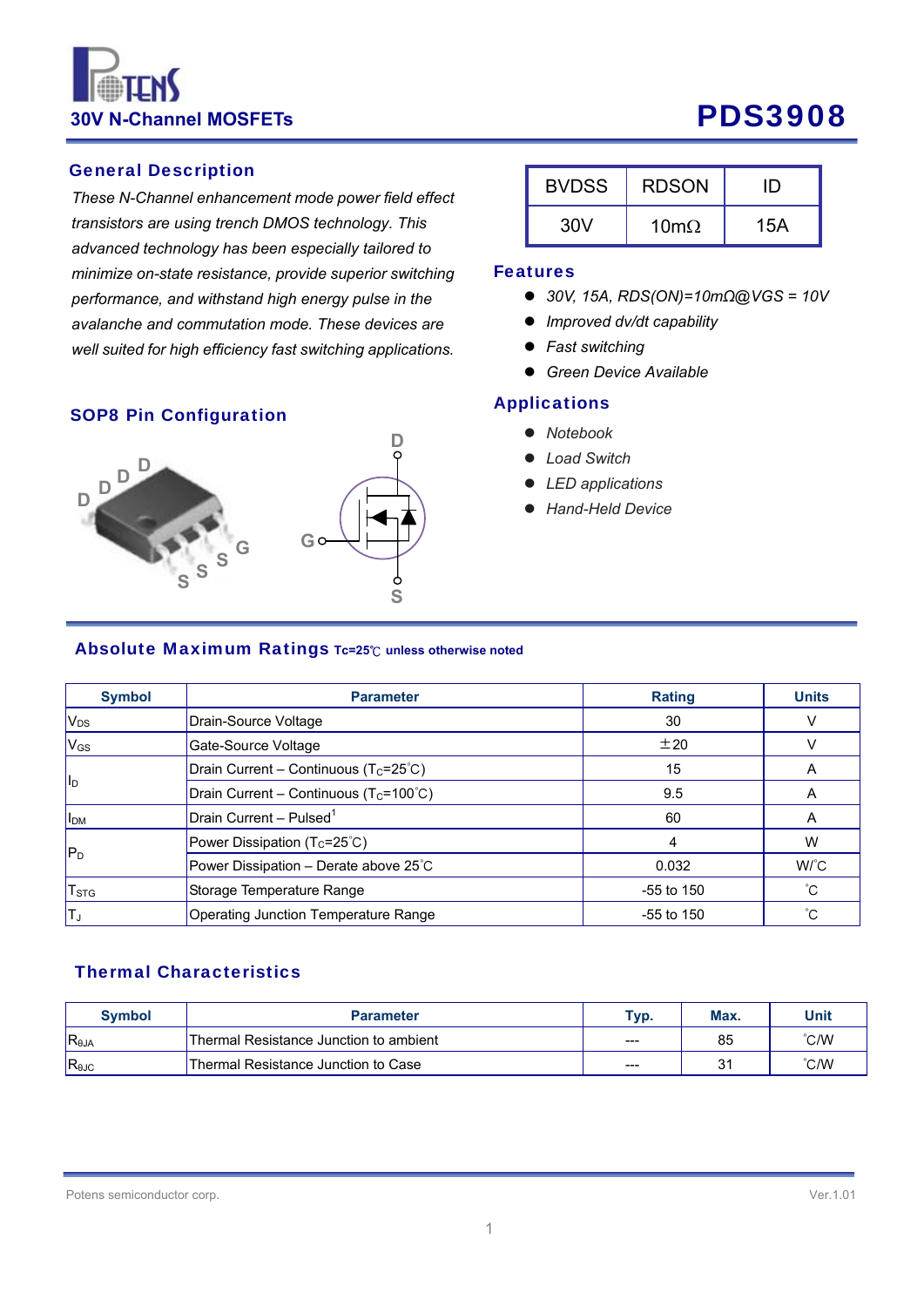



## Electrical Characteristics **(TJ=25** ℃**, unless otherwise noted)**

#### Off Characteristics

| <b>Symbol</b>            | <b>Parameter</b>                                                                                                    | <b>Conditions</b>                                  | Min.  | Typ.  | Max.  | <b>Unit</b>  |
|--------------------------|---------------------------------------------------------------------------------------------------------------------|----------------------------------------------------|-------|-------|-------|--------------|
| <b>BV</b> <sub>DSS</sub> | Drain-Source Breakdown Voltage                                                                                      | $V_{GS}$ =0V, $I_D$ =250uA                         | 30    | $---$ | $---$ |              |
|                          | $\triangle$ BV $_{\text{DSS}}$ / $\triangle$ T $_{\text{J}}$ $\ket{\text{BV}_{\text{DSS}}}$ Temperature Coefficient | Reference to $25^{\circ}$ C, $I_{D} = 1 \text{mA}$ | $---$ | 0.04  | $---$ | $V^{\circ}C$ |
| <b>I</b> <sub>DSS</sub>  | Drain-Source Leakage Current                                                                                        | $ V_{DS}$ =30V, $V_{GS}$ =0V, Tj=25 $^{\circ}$ C   | $---$ | ---   |       | uA           |
|                          |                                                                                                                     | $V_{DS}$ =24V, $V_{GS}$ =0V, TJ=125 $°C$           | $---$ | ---   | 10    | uA           |
| IGSS                     | Gate-Source Leakage Current                                                                                         | $V_{GS} = \pm 20V$ , $V_{DS} = 0V$                 |       |       | ±100  | nA           |

#### On Characteristics

| $R_{DS(ON)}$                                      | <b>Static Drain-Source On-Resistance</b>                                   | $V_{GS}$ =10V, $I_D$ =6A  | 8.5<br>$---$ |      | 10    | $m\Omega$     |
|---------------------------------------------------|----------------------------------------------------------------------------|---------------------------|--------------|------|-------|---------------|
|                                                   |                                                                            | $V_{GS}$ =4.5V . In=3A    | $---$        | 12.5 | 15    | $m\Omega$     |
| $V_{GS(th)}$                                      | Gate Threshold Voltage                                                     |                           |              | I.6  | 2.5   |               |
| $\triangle \mathsf{V}_{\mathsf{GS}(\mathsf{th})}$ | $V_{GS} = V_{DS}$ , $I_D = 250uA$<br>$ V_{GS(th)}$ Temperature Coefficient |                           | $---$        | -4   | ---   | $mV^{\circ}C$ |
| gfs                                               | <b>Forward Transconductance</b>                                            | $V_{DS}$ =10V, $I_D$ =10A | $---$        | 18   | $---$ |               |

## Dynamic and switching Characteristics

| $Q_g$             | Total Gate Charge <sup>2, 3</sup>   |                                                                               |       | 7.5  | 15   |          |
|-------------------|-------------------------------------|-------------------------------------------------------------------------------|-------|------|------|----------|
| $\mathbf{Q}_{gs}$ | Gate-Source Charge <sup>2, 3</sup>  | $ V_{DS}$ =15V, $V_{GS}$ =4.5V, $I_D$ =10A                                    |       | 1.3  | 3    | пC       |
| $Q_{gd}$          | Gate-Drain Charge <sup>2, 3</sup>   |                                                                               | ---   | 4.5  | 9    |          |
| $T_{d(on)}$       | Turn-On Delay Time <sup>2, 3</sup>  |                                                                               |       | 4.8  | 9    |          |
| $T_{r}$           | Rise Time <sup>2, 3</sup>           | $ V_{\text{DD}}$ =15V , $V_{\text{GS}}$ =10V , R $_{\text{GS}}$ =3.3 $\Omega$ |       | 12.5 | 25   |          |
| $T_{d(off)}$      | Turn-Off Delay Time <sup>2, 3</sup> | $ID=15A$                                                                      | $---$ | 27.6 | 50   | ns       |
| $T_f$             | Fall Time <sup>2, 3</sup>           |                                                                               | $---$ | 8.2  | 16   |          |
| $C_{iss}$         | Input Capacitance                   |                                                                               | ---   | 750  | 1350 |          |
| $C_{\text{oss}}$  | Output Capacitance                  | $V_{DS}$ =25V . $V_{GS}$ =0V . F=1MHz                                         |       | 150  | 300  | pF       |
| C <sub>rss</sub>  | Reverse Transfer Capacitance        |                                                                               | ---   | 110  | 200  |          |
| R <sub>g</sub>    | Gate resistance                     | $V_{GS}$ =0V, V $_{DS}$ =0V, F=1MHz                                           |       | 2.7  | 4.5  | $\Omega$ |

### Drain-Source Diode Characteristics and Maximum Ratings

| <b>Symbol</b>              | <b>Parameter</b>             | <b>Conditions</b>                                                | Min.  | Typ.    | Max. | <b>Unit</b> |
|----------------------------|------------------------------|------------------------------------------------------------------|-------|---------|------|-------------|
| Is                         | Continuous Source Current    | $\overline{W_{G}}$ = $V_{D}$ =0V, Force Current                  | $---$ | ---     | 15   | Α           |
| ISM                        | <b>Pulsed Source Current</b> |                                                                  | $---$ | $- - -$ | 30   |             |
| $\mathsf{V}_{\mathsf{SD}}$ | Diode Forward Voltage        | $ V_{\text{GS}}$ =0V , I <sub>S</sub> =1A , T」=25 $^{\circ}$ C . | $---$ | ---     |      |             |

Note :

1. Repetitive Rating : Pulsed width limited by maximum junction temperature.

2. The data tested by pulsed, pulse width  $\leq$  300us, duty cycle  $\leq$  2%.

3. Essentially independent of operating temperature.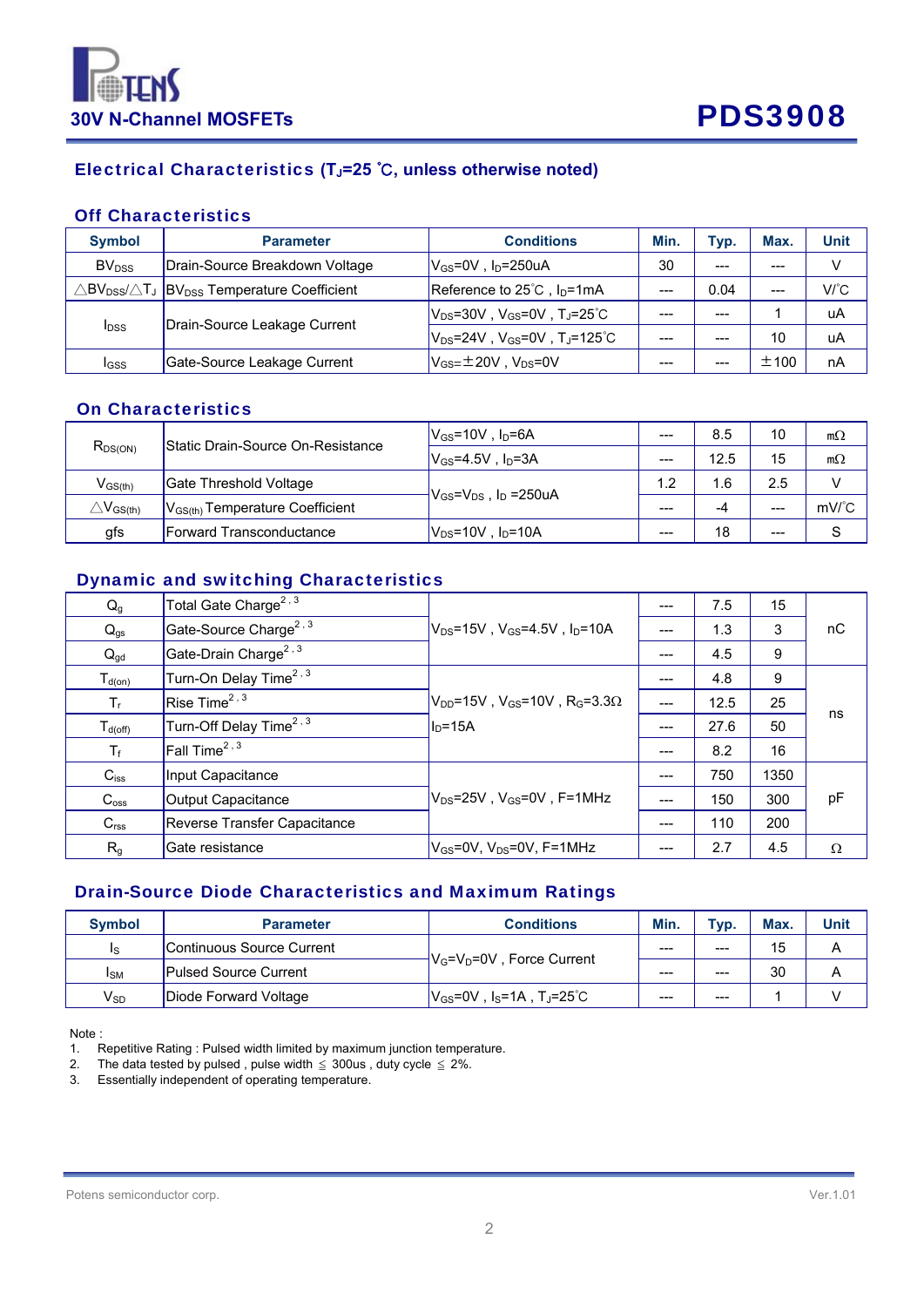











Potens semiconductor corp. Ver.1.01

 $1.9$ Normalized On Resistance (m $\Omega$ ) Normalized On Resistance (m  $1.6$  $1.3$ 1  $0.7$  $0.4\,$  $-50$ 100  $\bf{0}$ 50 150 T<sub>r</sub> Iunction Temperature  $(^{\circ}\mathcal{C})$ 

Fig.2 Normalized RDSON vs. T<sub>J</sub>



Fig.4 Gate Charge Waveform

10us  $100us$  $1ms$  $10ms$ 100ms DC.  $10$ 100 V<sub>DG</sub> Drain to Source Voltage (V) Fig.6 Maximum Safe Operation Area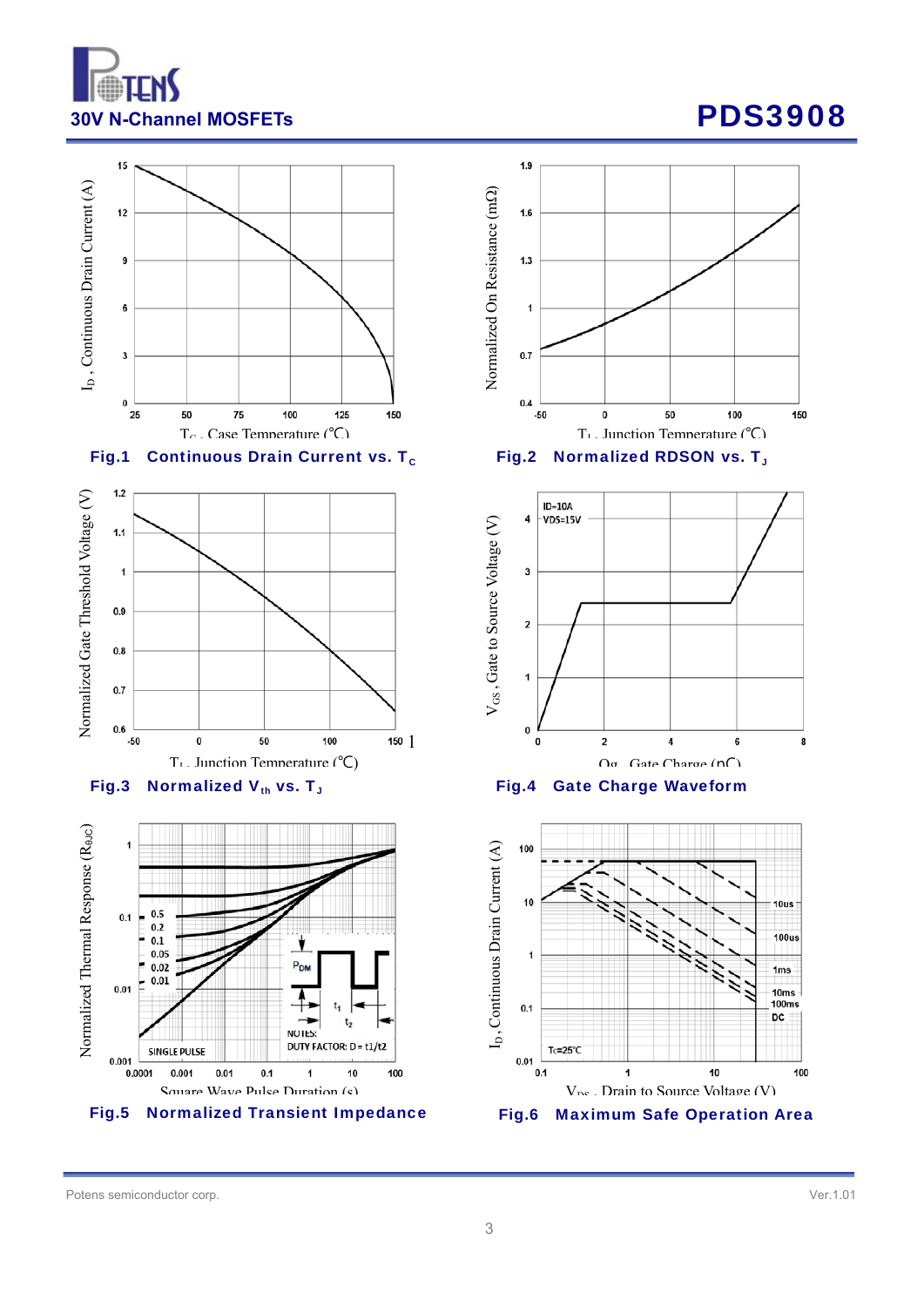